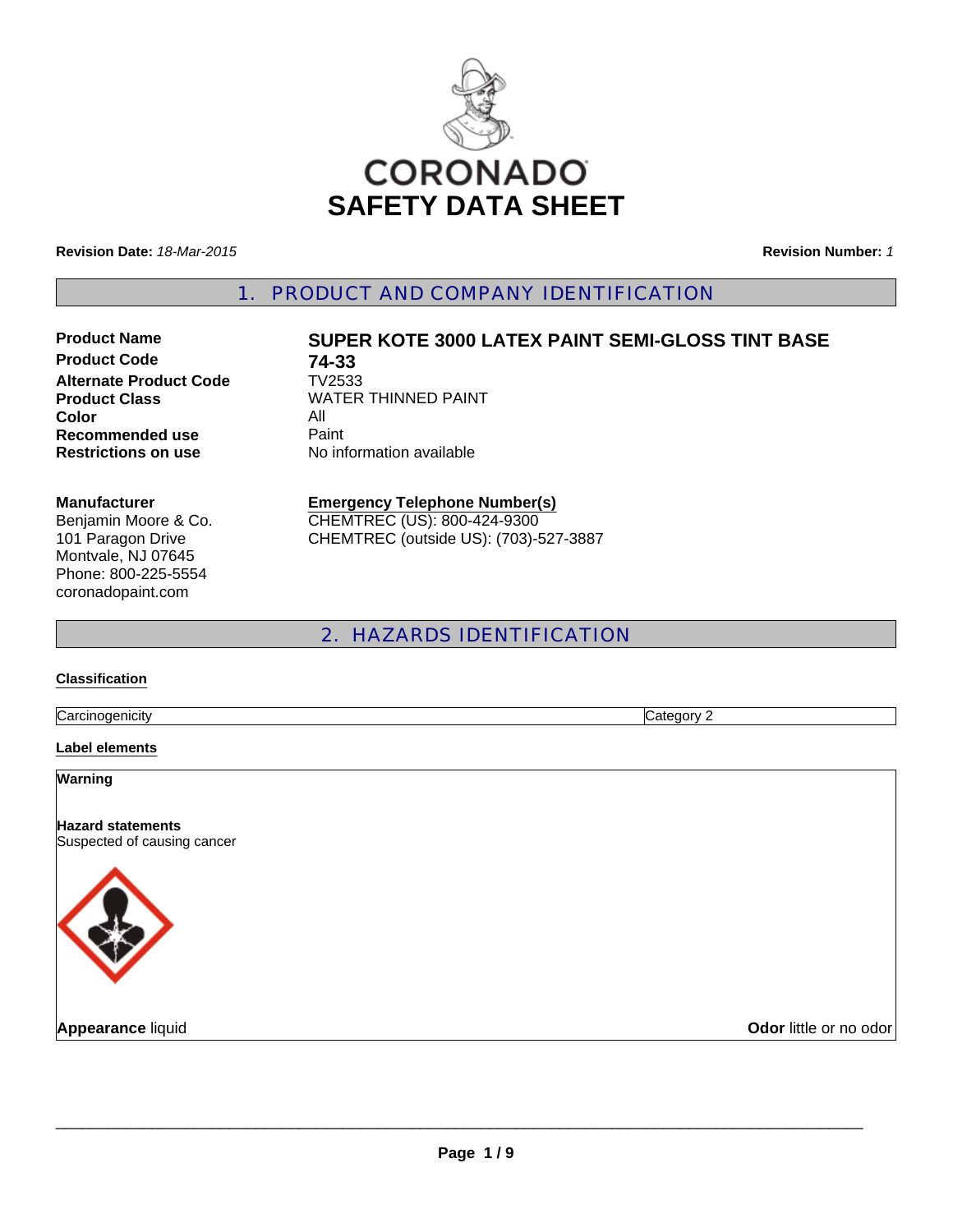#### 74-33 - **SUPER KOTE 3000 LATEX PAINT SEMI-GLOSS TINT BASE**

#### **Precautionary Statements - Prevention**

Obtain special instructions before use Do not handle until all safety precautions have been read and understood Use personal protective equipment as required

#### **Precautionary Statements - Response**

If exposed or concerned get medical attention

# **Precautionary Statements - Storage**

Store locked up

## **Precautionary Statements - Disposal**

Dispose of contents/container to an approved waste disposal plant

### **Hazards not otherwise classified (HNOC)**

Not Applicable

#### **Other information**

No information available

# 3. COMPOSITION INFORMATION ON COMPONENTS

 $\Box$ 

| <b>Chemical Name</b>                                                          | <b>CAS-No</b> | Weight % (max) |
|-------------------------------------------------------------------------------|---------------|----------------|
| Titanium dioxide                                                              | 13463-67-7    |                |
| Kaolin                                                                        | 1332-58-7     |                |
| Propanoic acid, 2-methyl-, monoester with 2,2,4-<br>trimethyl-1,3-pentanediol | 25265-77-4    |                |

# 4. FIRST AID MEASURES

| <b>General Advice</b>                  | No hazards which require special first aid measures.                                               |  |  |
|----------------------------------------|----------------------------------------------------------------------------------------------------|--|--|
| <b>Eye Contact</b>                     | Rinse thoroughly with plenty of water for at least 15 minutes and consult a physician.             |  |  |
| <b>Skin Contact</b>                    | Wash off immediately with soap and plenty of water removing all contaminated<br>clothes and shoes. |  |  |
| <b>Inhalation</b>                      | Move to fresh air. If symptoms persist, call a physician.                                          |  |  |
| Ingestion                              | Clean mouth with water and afterwards drink plenty of water. Consult a physician if<br>necessary.  |  |  |
| <b>Most Important Symptoms/Effects</b> | No information available.                                                                          |  |  |
| <b>Notes To Physician</b>              | Treat symptomatically.                                                                             |  |  |

# 5. FIRE-FIGHTING MEASURES

**Suitable Extinguishing Media** Media Use extinguishing measures that are appropriate to local circumstances and the surrounding environment.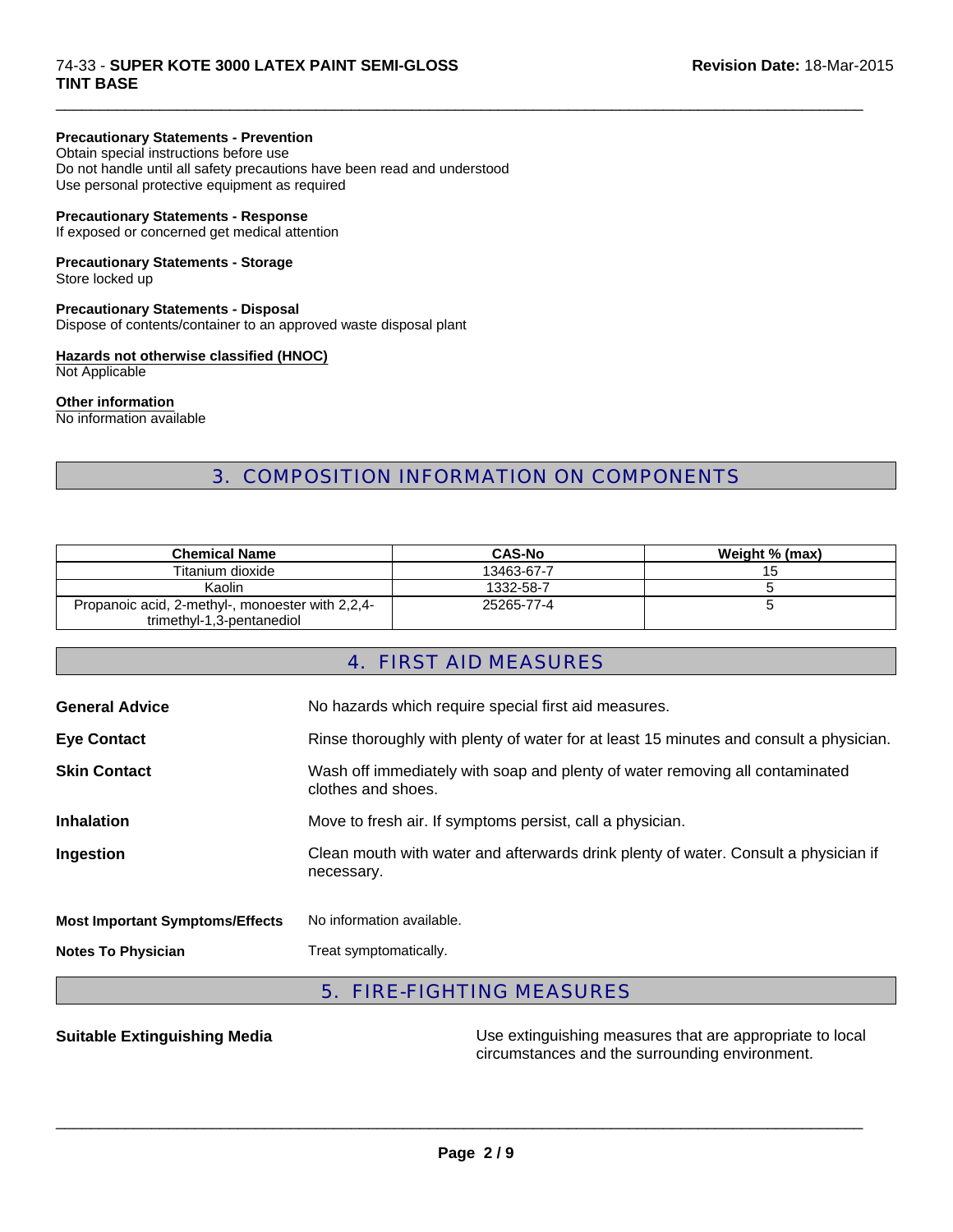| <b>Protective Equipment And Precautions For Firefighters</b>                                      | As in any fire, wear self-contained breathing apparatus<br>pressure-demand, MSHA/NIOSH (approved or equivalent)<br>and full protective gear. |  |
|---------------------------------------------------------------------------------------------------|----------------------------------------------------------------------------------------------------------------------------------------------|--|
| <b>Specific Hazards Arising From The Chemical</b>                                                 | Closed containers may rupture if exposed to fire or extreme<br>heat.                                                                         |  |
| <b>Sensitivity To Mechanical Impact</b>                                                           | No.                                                                                                                                          |  |
| <b>Sensitivity To Static Discharge</b>                                                            | No.                                                                                                                                          |  |
| <b>Flash Point Data</b><br>Flash Point (°F)<br>Flash Point (°C)<br><b>Flash Point Method</b>      | Not applicable<br>Not applicable<br>Not applicable                                                                                           |  |
| <b>Flammability Limits In Air</b><br><b>Lower Explosion Limit</b><br><b>Upper Explosion Limit</b> | Not applicable<br>Not applicable                                                                                                             |  |
| <b>NFPA</b><br>Health: 1<br><b>Flammability: 0</b>                                                | <b>Instability: 0</b><br><b>Special: Not Applicable</b>                                                                                      |  |
| <b>NFPA Legend</b><br>$\bigcap$ Niat ila a a adacca                                               |                                                                                                                                              |  |

 $\Box$ 

- 0 Not Hazardous
- 1 Slightly
- 2 Moderate
- 3 High
- 4 Severe

*The ratings assigned are only suggested ratings, the contractor/employer has ultimate responsibilities for NFPA ratings where this system is used.*

*Additional information regarding the NFPA rating system is available from the National Fire Protection Agency (NFPA) at www.nfpa.org.*

### 6. ACCIDENTAL RELEASE MEASURES

| <b>Personal Precautions</b>      | Avoid contact with skin, eyes and clothing. Ensure adequate ventilation.                             |
|----------------------------------|------------------------------------------------------------------------------------------------------|
| <b>Other Information</b>         | Prevent further leakage or spillage if safe to do so.                                                |
| <b>Environmental Precautions</b> | See Section 12 for additional Ecological Information.                                                |
| <b>Methods For Clean-Up</b>      | Soak up with inert absorbent material. Sweep up and shovel into suitable containers<br>for disposal. |

# 7. HANDLING AND STORAGE

| <b>Handling</b>               | Avoid contact with skin, eyes and clothing. Avoid breathing vapors, spray mists or<br>sanding dust. In case of insufficient ventilation, wear suitable respiratory equipment. |  |  |
|-------------------------------|-------------------------------------------------------------------------------------------------------------------------------------------------------------------------------|--|--|
| <b>Storage</b>                | Keep container tightly closed. Keep out of the reach of children.                                                                                                             |  |  |
| <b>Incompatible Materials</b> | No information available                                                                                                                                                      |  |  |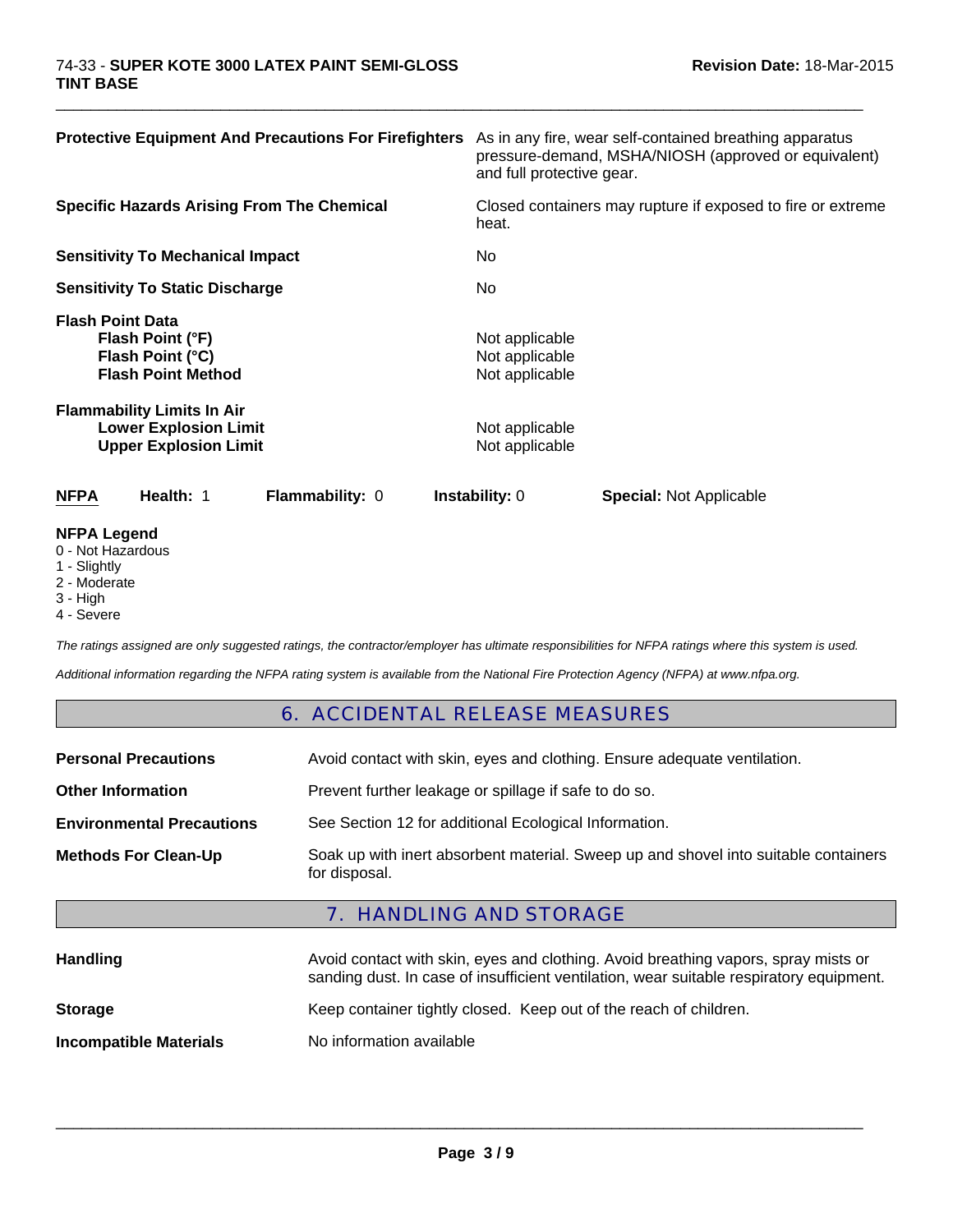# 8. EXPOSURE CONTROLS / PERSONAL PROTECTION

 $\Box$ 

### **Exposure Limits**

| <b>Chemical Name</b>                                                             | <b>ACGIH</b>               | <b>OSHA</b>                                                  |
|----------------------------------------------------------------------------------|----------------------------|--------------------------------------------------------------|
| Titanium dioxide                                                                 | 10 mg/m <sup>3</sup> - TWA | 15 mg/m <sup>3</sup> - TWA                                   |
| Kaolin                                                                           | 2 mg/m <sup>3</sup> - TWA  | 15 mg/m <sup>3</sup> - TWA total<br>$5 \text{ mg/m}^3$ - TWA |
| Propanoic acid, 2-methyl-,<br>monoester with 2,2,4-trimethyl-<br>1,3-pentanediol | N/E                        | N/E                                                          |

#### **Legend**

ACGIH - American Conference of Governmental Industrial Hygienists Exposure Limits OSHA - Occupational Safety & Health Administration Exposure Limits N/E - Not Established

| <b>Engineering Measures</b>                                                                                                   | Ensure adequate ventilation, especially in confined areas.                                                                                                 |  |
|-------------------------------------------------------------------------------------------------------------------------------|------------------------------------------------------------------------------------------------------------------------------------------------------------|--|
| <b>Personal Protective Equipment</b><br><b>Eye/Face Protection</b><br><b>Skin Protection</b><br><b>Respiratory Protection</b> | Safety glasses with side-shields.<br>Protective gloves and impervious clothing<br>In case of insufficient ventilation wear suitable respiratory equipment. |  |
| <b>Hygiene Measures</b>                                                                                                       | Avoid contact with skin, eyes and clothing. Remove and wash contaminated clothing<br>before re-use. Wash thoroughly after handling.                        |  |

# 9. PHYSICAL AND CHEMICAL PROPERTIES

| Appearance                        | liquid                   |
|-----------------------------------|--------------------------|
| Odor                              | little or no odor        |
| <b>Odor Threshold</b>             | No information available |
| Density (Ibs/gal)                 | $9.95 - 10.05$           |
| <b>Specific Gravity</b>           | 1.19 - 1.20              |
| рH                                | No information available |
| <b>Viscosity (cps)</b>            | No information available |
| <b>Solubility</b>                 | No information available |
| <b>Water Solubility</b>           | No information available |
| <b>Evaporation Rate</b>           | No information available |
| <b>Vapor Pressure</b>             | No information available |
| <b>Vapor Density</b>              | No information available |
| Wt. % Solids                      | 35 - 45                  |
| Vol. % Solids                     | $25 - 35$                |
| Wt. % Volatiles                   | $55 - 65$                |
| <b>Vol. % Volatiles</b>           | $65 - 75$                |
| <b>VOC Regulatory Limit (g/L)</b> | < 100                    |
| <b>Boiling Point (°F)</b>         | 212                      |
| <b>Boiling Point (°C)</b>         | 100                      |
| <b>Freezing Point (°F)</b>        | 32                       |
| <b>Freezing Point (°C)</b>        | 0                        |
|                                   |                          |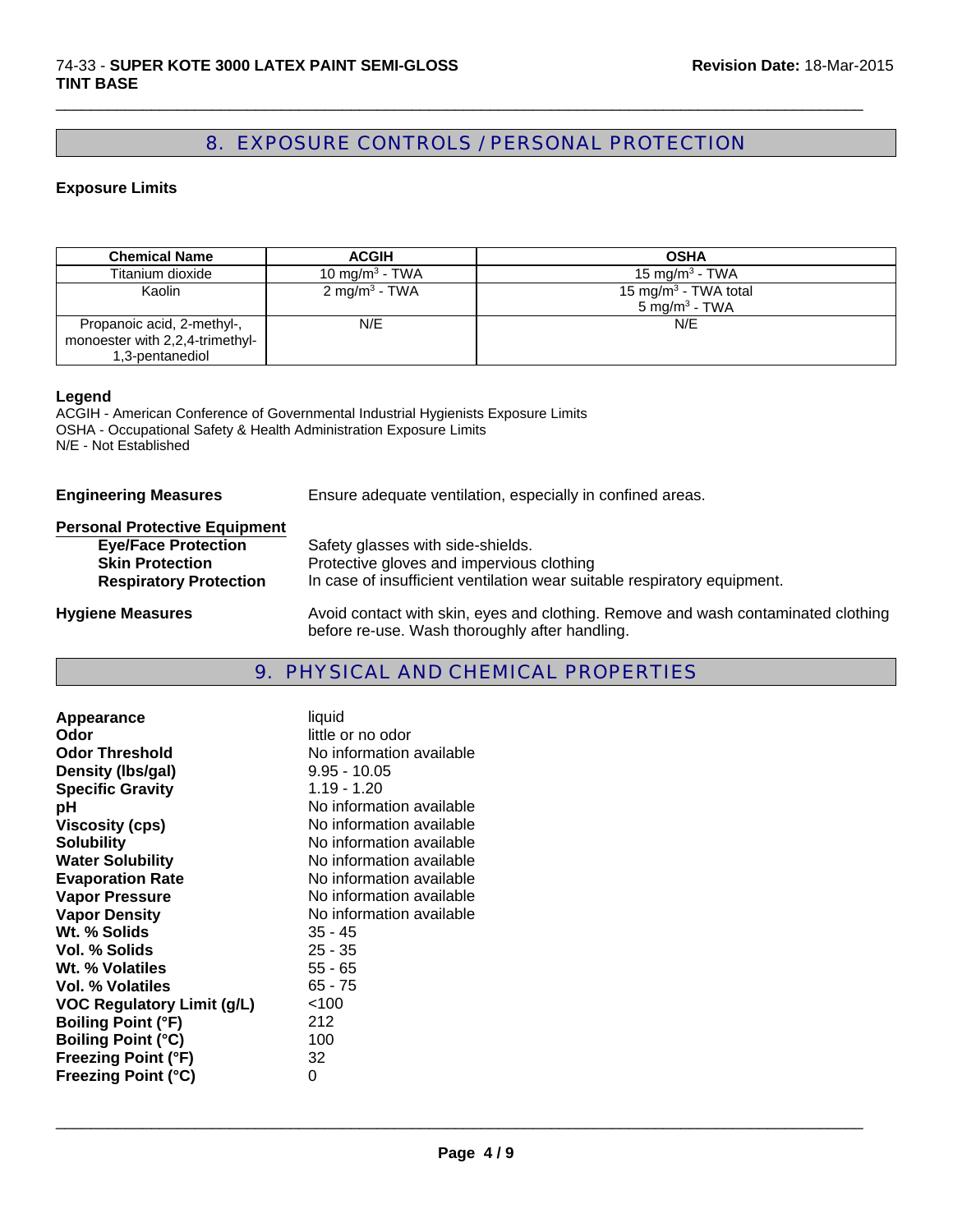# 9. PHYSICAL AND CHEMICAL PROPERTIES

 $\Box$ 

**Flash Point (°F)** Not applicable<br> **Flash Point (°C)** Not applicable **Flash Point (°C) Flash Point Method** Not applicable<br> **Flammability (solid, gas)** Not applicable **Flammability (solid, gas)** Not applicable<br> **Upper Explosion Limit** Not applicable **Upper Explosion Limit Lower Explosion Limit** Not applicable<br> **Autoignition Temperature (°F)** No information available **Autoignition Temperature (°F)** No information available<br>**Autoignition Temperature (°C)** No information available Autoignition Temperature (°C) **Decomposition Temperature (°F)** No information available **Decomposition Temperature (°C)** No information available **Partition Coefficient (noctanol/water)**

No information available.

# 10. STABILITY AND REACTIVITY

| <b>Reactivity</b>                         | Not Applicable                           |
|-------------------------------------------|------------------------------------------|
| <b>Chemical Stability</b>                 | Stable under normal conditions.          |
| <b>Conditions To Avoid</b>                | Prevent from freezing                    |
| <b>Incompatible Materials</b>             | No materials to be especially mentioned. |
| <b>Hazardous Decomposition Products</b>   | None under normal use.                   |
| <b>Possibility Of Hazardous Reactions</b> | None under normal conditions of use.     |

# 11. TOXICOLOGICAL INFORMATION

#### **Information on likely routes of exposure**

#### **Product Information**

| <b>Inhalation</b><br>Eye contact<br><b>Skin contact</b><br>Ingestion | No information available<br>No information available<br>No information available<br>No information available |
|----------------------------------------------------------------------|--------------------------------------------------------------------------------------------------------------|
| <b>Acute Toxicity</b><br><b>Product Information</b>                  | No information available                                                                                     |
| Information on toxicological effects                                 |                                                                                                              |
| <b>Symptoms</b>                                                      | No information available                                                                                     |

#### **Delayed and immediate effects as well as chronic effects from short and long-term exposure**

| <b>Sensitization:</b>       | No information available. |
|-----------------------------|---------------------------|
| <b>Mutagenic Effects</b>    | No information available  |
| <b>Reproductive Effects</b> | No information available. |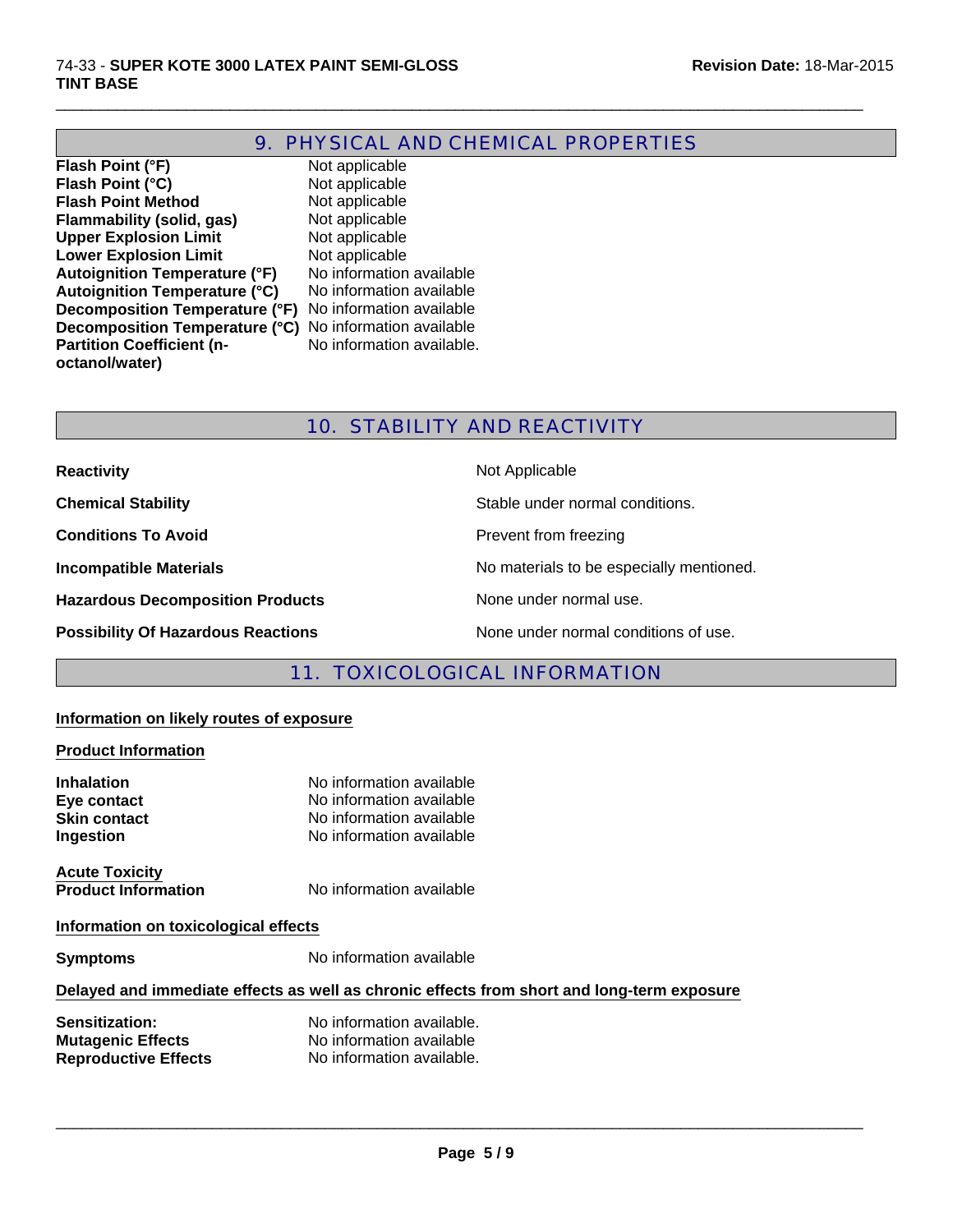#### **Numerical measures of toxicity**

#### **The following values are calculated based on chapter 3.1 of the GHS document**

**ATEmix (oral)** 54053 mg/kg **ATEmix (dermal)** 1086567 mg/kg

 $\Box$ 

#### **Acute Toxicity Component**

LD50 Oral: > 10000 mg/kg (Rat) LD50 Dermal:  $> 10000$  mg/m<sup>3</sup> (Rabbit) Titanium dioxide LC50 Inhalation (Dust):  $> 6.82$  mg/L (Rat, 4 hr.)

LD50 Oral: > 5000 mg/kg (Rat) Kaolin

Propanoic acid, 2-methyl-, monoester with 2,2,4-trimethyl-1,3-pentanediol LD50 Oral: mg/kg (Rat) LD50 Dermal: > mg/kg (Rabbit) LC50 Inhalation (Vapor): mg/L (Rat)

#### **Carcinogenicity**

*The information below indicates whether each agency has listed any ingredient as a carcinogen:*

| <b>Chemical Name</b> | <b>IARC</b>              | <b>NTP</b> | <b>OSHA Carcinogen</b> |
|----------------------|--------------------------|------------|------------------------|
|                      | $2R -$<br>Possible Human |            | Listed                 |
| Titanium dioxide     | Carcinoɑen               |            |                        |

• Although IARC has classified titanium dioxide as possibly carcinogenic to humans (2B), their summary concludes: "No significant exposure to titanium dioxide is thought to occur during the use of products in which titanium dioxide is bound to other materials, such as paint."

#### **Legend**

IARC - International Agency for Research on Cancer NTP - National Toxicity Program OSHA - Occupational Safety & Health Administration

12. ECOLOGICAL INFORMATION

### **Ecotoxicity Effects**

#### **Product Information**

**Acute Toxicity to Fish** No information available

# **Acute Toxicity to Aquatic Invertebrates**

No information available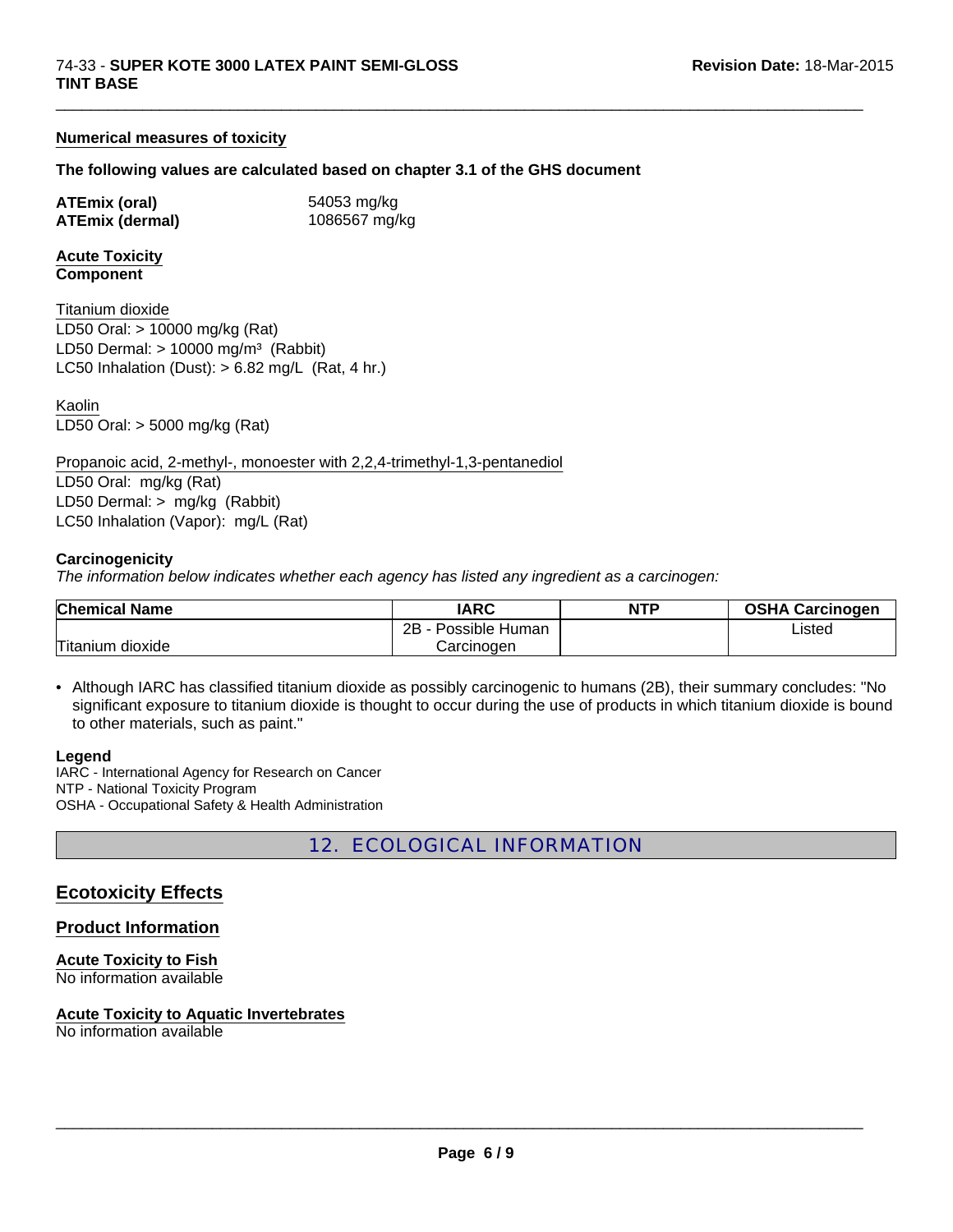### **Acute Toxicity to Aquatic Plants**

No information available

### **Persistence / Degradability**

No information available.

## **Bioaccumulation / Accumulation**

No information available.

### **Mobility in Environmental Media**

No information available.

#### **Ozone**

No information available

### **Component**

#### **Acute Toxicity to Fish**

Titanium dioxide LC50: >1000 mg/L (Fathead Minnow - 96 hr.)

### **Acute Toxicity to Aquatic Invertebrates**

No information available

#### **Acute Toxicity to Aquatic Plants**

No information available

|                                  | <b>13. DISPOSAL CONSIDERATIONS</b>                                                                                                                                                                                                    |  |  |
|----------------------------------|---------------------------------------------------------------------------------------------------------------------------------------------------------------------------------------------------------------------------------------|--|--|
| <b>Waste Disposal Method</b>     | Dispose of in accordance with federal, state, provincial, and local regulations. Local<br>requirements may vary, consult your sanitation department or state-designated<br>environmental protection agency for more disposal options. |  |  |
| <b>14. TRANSPORT INFORMATION</b> |                                                                                                                                                                                                                                       |  |  |
| <b>DOT</b>                       | Not regulated                                                                                                                                                                                                                         |  |  |
| <b>ICAO / IATA</b>               | Not regulated                                                                                                                                                                                                                         |  |  |
| <b>IMDG / IMO</b>                | Not regulated                                                                                                                                                                                                                         |  |  |
|                                  | <b>15. REGULATORY INFORMATION</b>                                                                                                                                                                                                     |  |  |

 $\Box$ 

# **International Inventories**

\_\_\_\_\_\_\_\_\_\_\_\_\_\_\_\_\_\_\_\_\_\_\_\_\_\_\_\_\_\_\_\_\_\_\_\_\_\_\_\_\_\_\_\_\_\_\_\_\_\_\_\_\_\_\_\_\_\_\_\_\_\_\_\_\_\_\_\_\_\_\_\_\_\_\_\_\_\_\_\_\_\_\_\_\_\_\_\_\_\_\_\_\_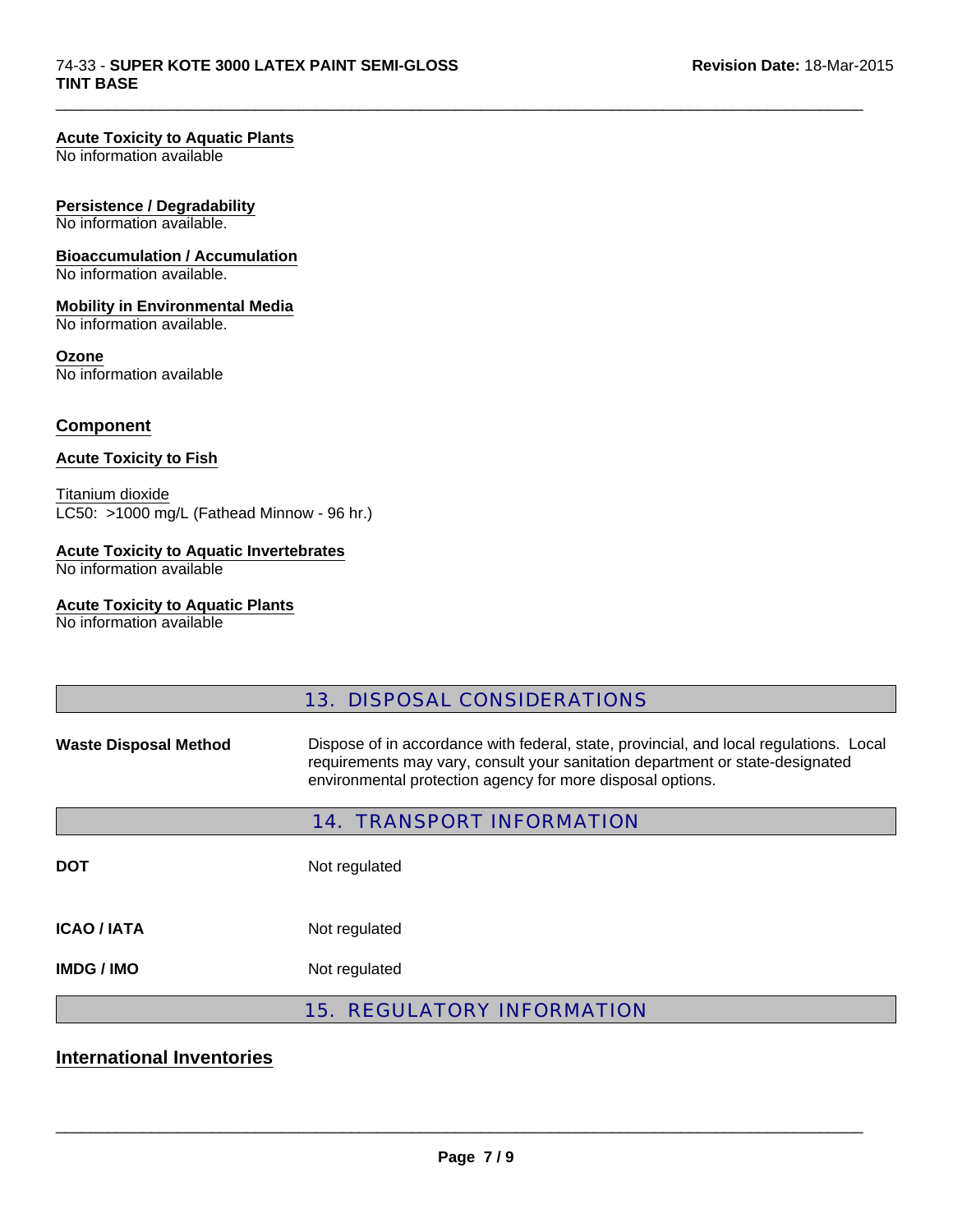# 15. REGULATORY INFORMATION

| <b>TSCA: United States</b> |  |
|----------------------------|--|
| <b>DSL: Canada</b>         |  |

Yes - All components are listed or exempt. Yes - All components are listed or exempt.

 $\Box$ 

# **Federal Regulations**

#### **SARA 311/312 hazardous categorization**

| Acute Health Hazard               | N٥ |
|-----------------------------------|----|
| Chronic Health Hazard             | N٥ |
| Fire Hazard                       | N٥ |
| Sudden Release of Pressure Hazard | N٥ |
| Reactive Hazard                   | N٥ |

#### **SARA 313**

Section 313 of Title III of the Superfund Amendments and Reauthorization Act of 1986 (SARA). This product contains a chemical or chemicals which are subject to the reporting requirements of the Act and Title 40 of the Code of Federal Regulations, Part 372:

*None*

#### **Clean Air Act, Section 112 Hazardous Air Pollutants (HAPs) (see 40 CFR 61)**

This product contains the following HAPs:

*None*

### **State Regulations**

#### **California Proposition 65**

*This product may contain small amounts of materials known to the state of California to cause cancer or reproductive harm.*

#### **State Right-to-Know**

| <b>Chemical Name</b> | ،۱۱catt<br>ма<br>odüliyətlib | <b>New</b><br>. Jersev | <b>nsvlvania</b><br>Pan<br>ен |
|----------------------|------------------------------|------------------------|-------------------------------|
| ⊧ dioxide<br>itanium |                              |                        |                               |
| .≺aolin              |                              |                        |                               |

#### **Legend**

X - Listed

# 16. OTHER INFORMATION

**Health:** 1 **Flammability:** 0 **Reactivity:** 0 **PPE:** - **HMIS**